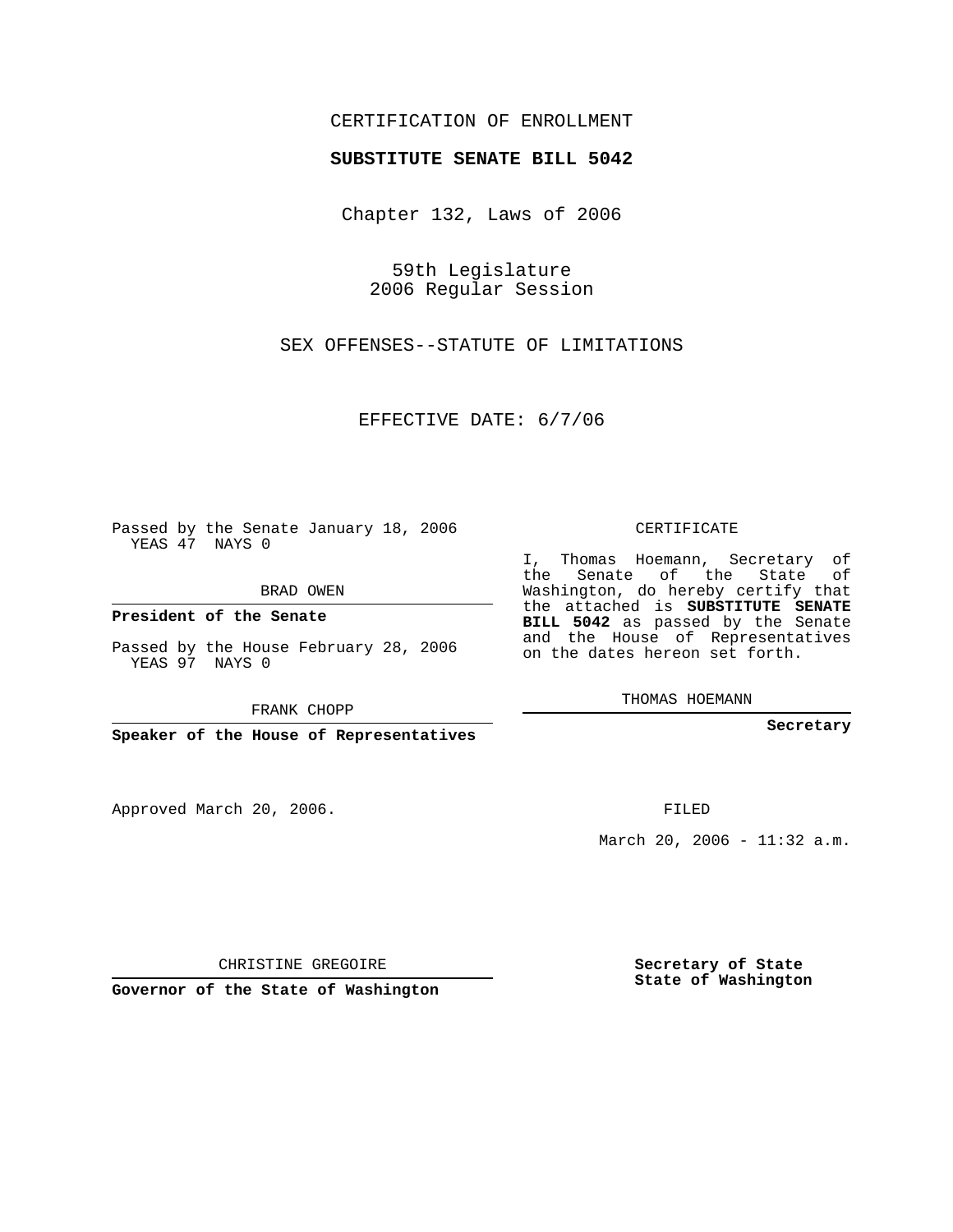## **SUBSTITUTE SENATE BILL 5042** \_\_\_\_\_\_\_\_\_\_\_\_\_\_\_\_\_\_\_\_\_\_\_\_\_\_\_\_\_\_\_\_\_\_\_\_\_\_\_\_\_\_\_\_\_

\_\_\_\_\_\_\_\_\_\_\_\_\_\_\_\_\_\_\_\_\_\_\_\_\_\_\_\_\_\_\_\_\_\_\_\_\_\_\_\_\_\_\_\_\_

Passed Legislature - 2006 Regular Session

**State of Washington 59th Legislature 2005 Regular Session By** Senate Committee on Judiciary (originally sponsored by Senator McCaslin)

READ FIRST TIME 02/25/05.

 1 AN ACT Relating to tolling the statute of limitations for felony 2 sex offenses; and amending RCW 9A.04.080.

3 BE IT ENACTED BY THE LEGISLATURE OF THE STATE OF WASHINGTON:

 4 **Sec. 1.** RCW 9A.04.080 and 1998 c 221 s 2 are each amended to read 5 as follows:

 6 (1) Prosecutions for criminal offenses shall not be commenced after 7 the periods prescribed in this section.

 8 (a) The following offenses may be prosecuted at any time after 9 their commission:

- 10 (i) Murder;
- 11 (ii) Homicide by abuse;
- 12 (iii) Arson if a death results;
- 13 (iv) Vehicular homicide;
- 14 (v) Vehicular assault if a death results;

15 (vi) Hit-and-run injury-accident if a death results (RCW  $16 \quad 46.52.020(4)$ .

17 (b) The following offenses shall not be prosecuted more than ten 18 years after their commission: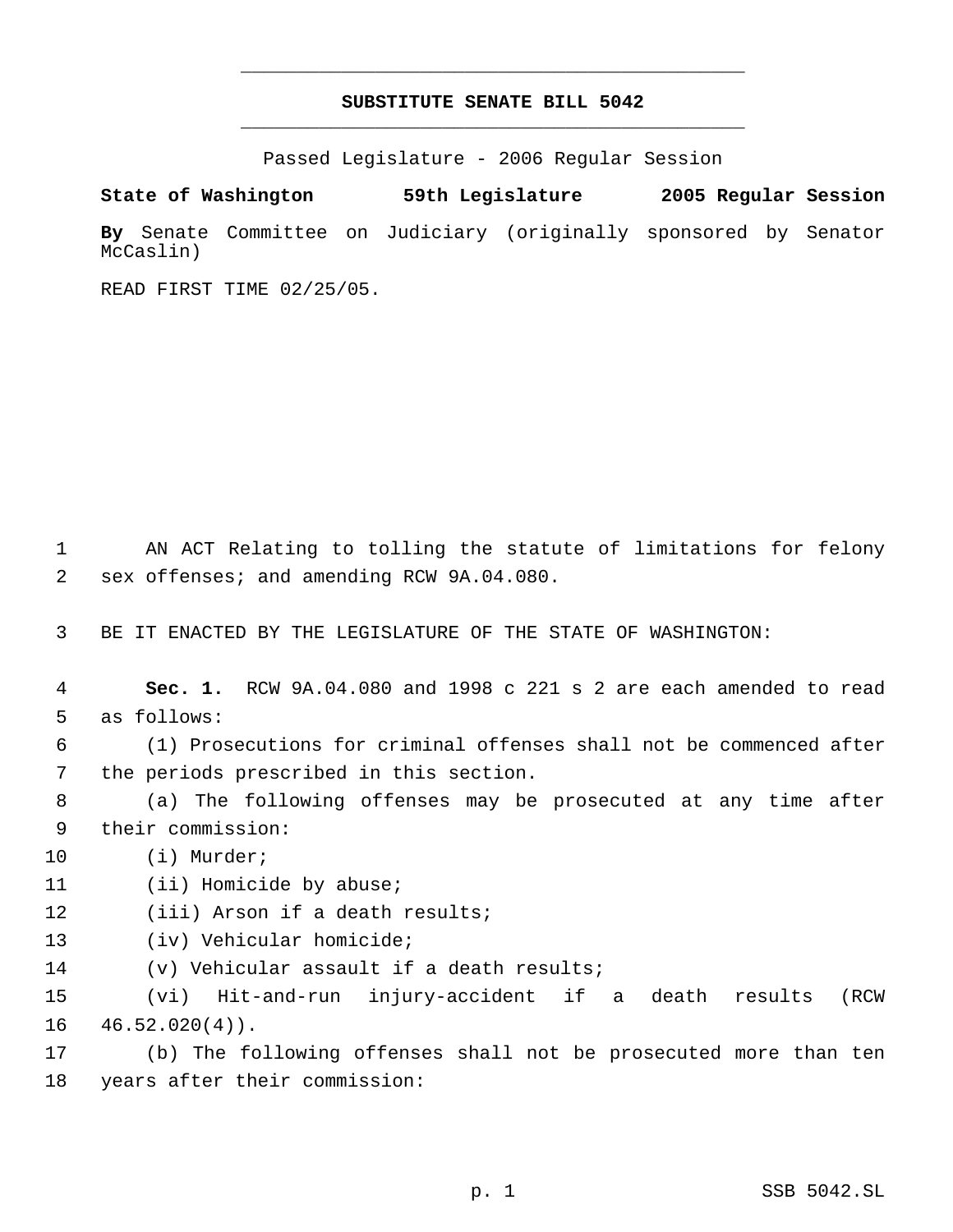(i) Any felony committed by a public officer if the commission is in connection with the duties of his or her office or constitutes a breach of his or her public duty or a violation of the oath of office; (ii) Arson if no death results; or

 (iii) Violations of RCW 9A.44.040 or 9A.44.050 if the rape is reported to a law enforcement agency within one year of its commission; except that if the victim is under fourteen years of age when the rape is committed and the rape is reported to a law enforcement agency within one year of its commission, the violation may be prosecuted up to three years after the victim's eighteenth birthday or up to ten years after the rape's commission, whichever is later. If a violation of RCW 9A.44.040 or 9A.44.050 is not reported within one year, the rape may not be prosecuted: (A) More than three years after its commission if the violation was committed against a victim fourteen years of age or older; or (B) more than three years after the victim's eighteenth birthday or more than seven years after the rape's commission, whichever is later, if the violation was committed against a victim under fourteen years of age.

 (c) Violations of the following statutes shall not be prosecuted more than three years after the victim's eighteenth birthday or more than seven years after their commission, whichever is later: RCW 9A.44.073, 9A.44.076, 9A.44.083, 9A.44.086, 9A.44.070, 9A.44.080, 9A.44.100(1)(b), or 9A.64.020.

 (d) The following offenses shall not be prosecuted more than six years after their commission: Violations of RCW 9A.82.060 or 9A.82.080.

 (e) The following offenses shall not be prosecuted more than five years after their commission: Any class C felony under chapter 74.09, 82.36, or 82.38 RCW.

 (f) Bigamy shall not be prosecuted more than three years after the time specified in RCW 9A.64.010.

 (g) A violation of RCW 9A.56.030 must not be prosecuted more than three years after the discovery of the offense when the victim is a tax exempt corporation under 26 U.S.C. Sec. 501(c)(3).

 (h) No other felony may be prosecuted more than three years after its commission; except that in a prosecution under RCW 9A.44.115, if the person who was viewed, photographed, or filmed did not realize at the time that he or she was being viewed, photographed, or filmed, the